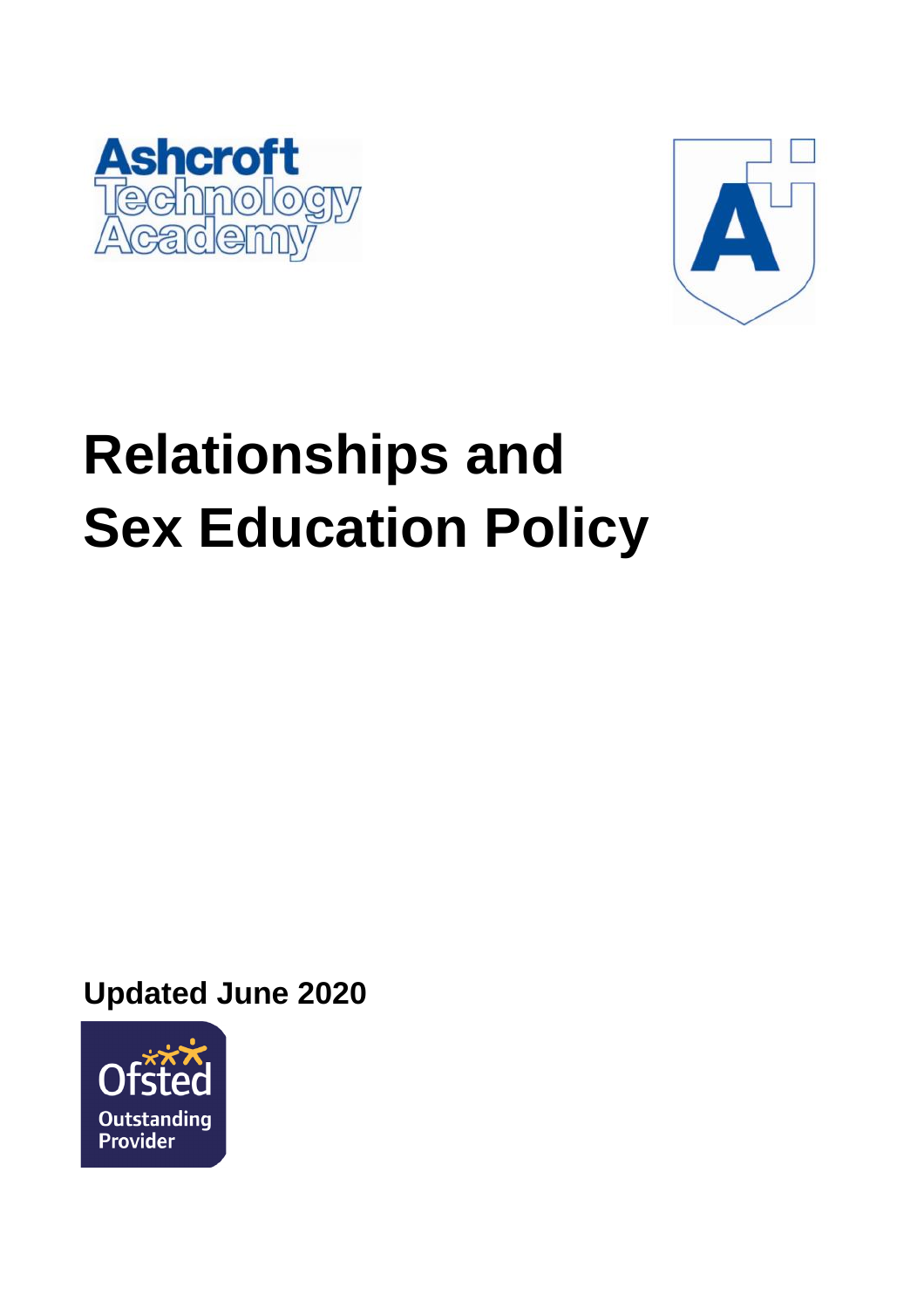# **Contents**

| Aims                                                               | 3              |
|--------------------------------------------------------------------|----------------|
| <b>Statutory requirements</b>                                      | 3              |
| Policy development                                                 | 4              |
| <b>Definition</b>                                                  | 4              |
| Curriculum                                                         | 5              |
| Delivery of RSE                                                    | 5              |
| Roles and responsibilities                                         | 6              |
| Parents' right to withdraw                                         | 7              |
| Training                                                           | $\overline{7}$ |
| Monitoring arrangements                                            | $\overline{7}$ |
|                                                                    |                |
| Appendix 1 - Curriculum map                                        | 8              |
| Appendix 2 – By the endo the secondary school students should know | 10             |
| Appendix 3 – Parent for: withdrawal from sex education in RSE      | 13             |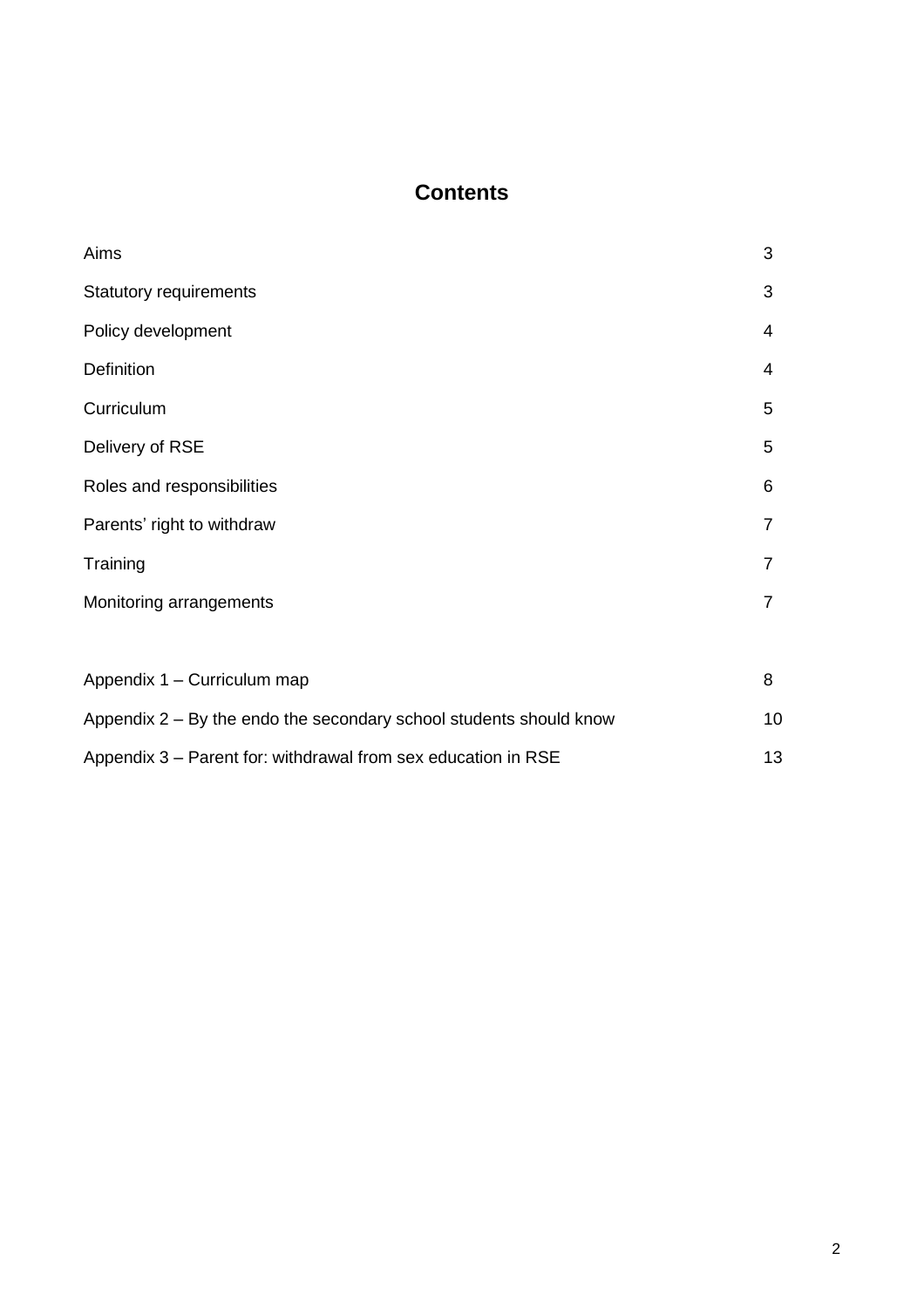## **Aims**

The aims of Relationships and Sex Education (RSE) at Ashcroft Technology Academy (ATA) are to:

- Provide a framework in which sensitive discussions can take place
- Prepare students for puberty, and give them an understanding of sexual development and the importance of health and hygiene
- Help students develop feelings of self-respect, confidence and empathy
- Create a positive culture around issues of sexuality and relationships
- Teach students the correct vocabulary to describe themselves and their bodies
- Respect is at the core of our Academy ethos; RSE teaches students the importance of respect within relationships.

# **Statutory requirements**

As a secondary level academy, we have a duty to provide RSE to all students as outlined in section 34 of the [Children and Social Work Act 2017.](http://www.legislation.gov.uk/ukpga/2017/16/section/34/enacted)

In teaching RSE, we are required by our Funding Agreement and [Articles of Association](https://www.atacademy.org.uk/_site/data/files/files/instrument%20of%20government/D31046D65D4FC7A70E96D7B89096C2A3.pdf) to adhere to [guidance](https://www.gov.uk/government/consultations/relationships-and-sex-education-and-health-education) issued by the Secretary of State, as outlined in section 403 of the [Education Act 1996.](http://www.legislation.gov.uk/ukpga/1996/56/contents)

The way that ATA delivers RSE to its students is as set out in this policy.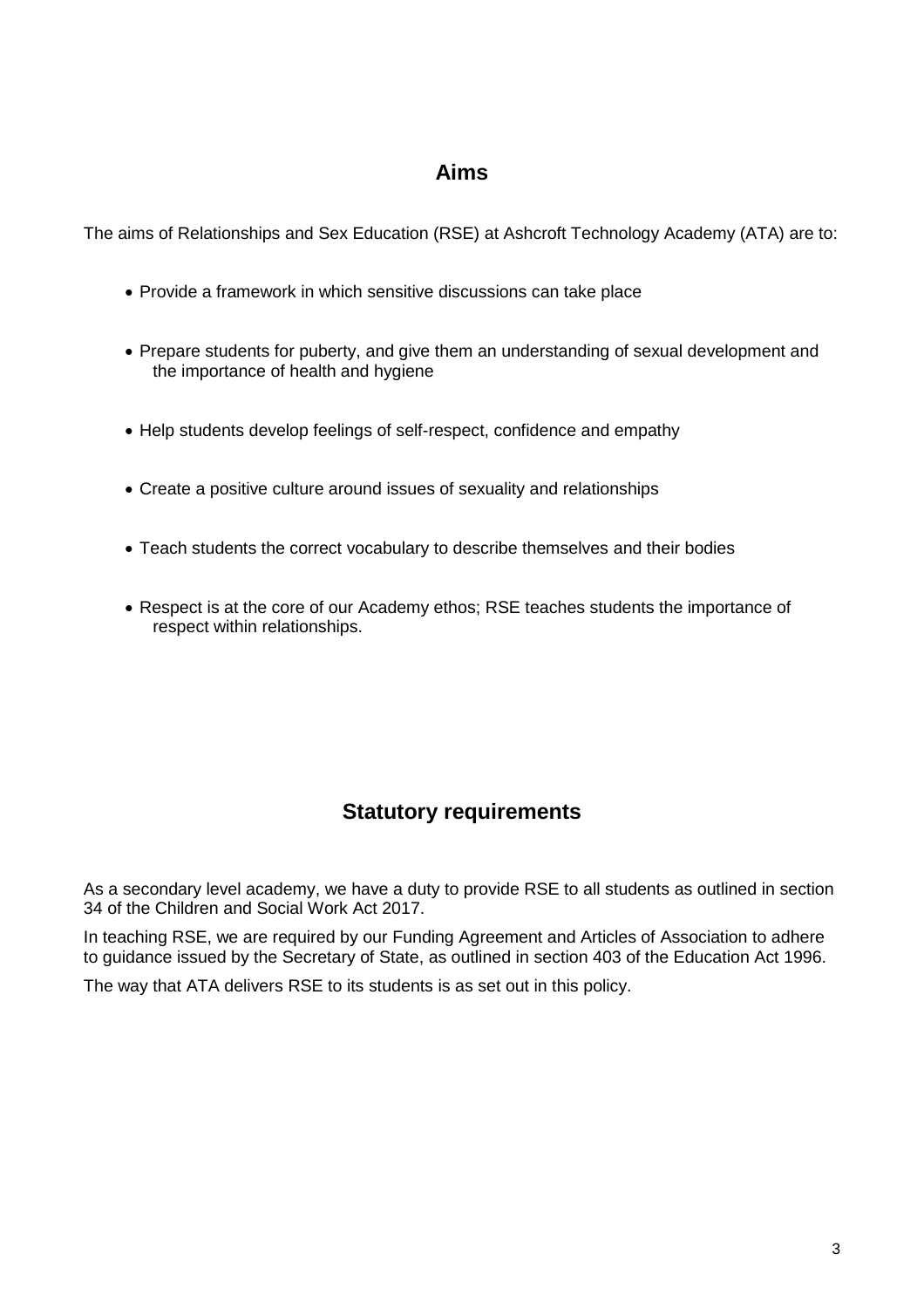# **Policy development**

This policy has been developed in consultation with staff, students and parents. The consultation, policy development and review process includes the following steps:

### 1. **Review**

The Curriculum Manager (CM) responsible for RSE informs herself on all relevant information including national and local guidance and their revisions and she has ensured that the policy has complied with such information and guidance.

### **2. Executive Board and Trustee consultation**

The CM responsible for RSE presents the policy and its updates to Executive Board members on an annual basis and invites comments.

### 3. **Staff consultation**

All Academy staff are given the opportunity to read the policy and to make recommendations every year.

### 4. **Parent consultation**

Parents are invited to read the policy and make comments.

## **5. Student consultation**

Students are invited to contribute to the creation of this policy.

### 6. **Final Ratification**

The final draft, with amendments highlighted, is shared with Executive Board members for approval.

# **Definition**

RSE deals with the emotional, social, religious and cultural development of students, and involves learning about relationships, sexual health, sexuality, healthy lifestyles, diversity and personal identity.

RSE lessons include a combination of delivering information and exploring issues and values.

RSE does not involve the promotion of sexual activity.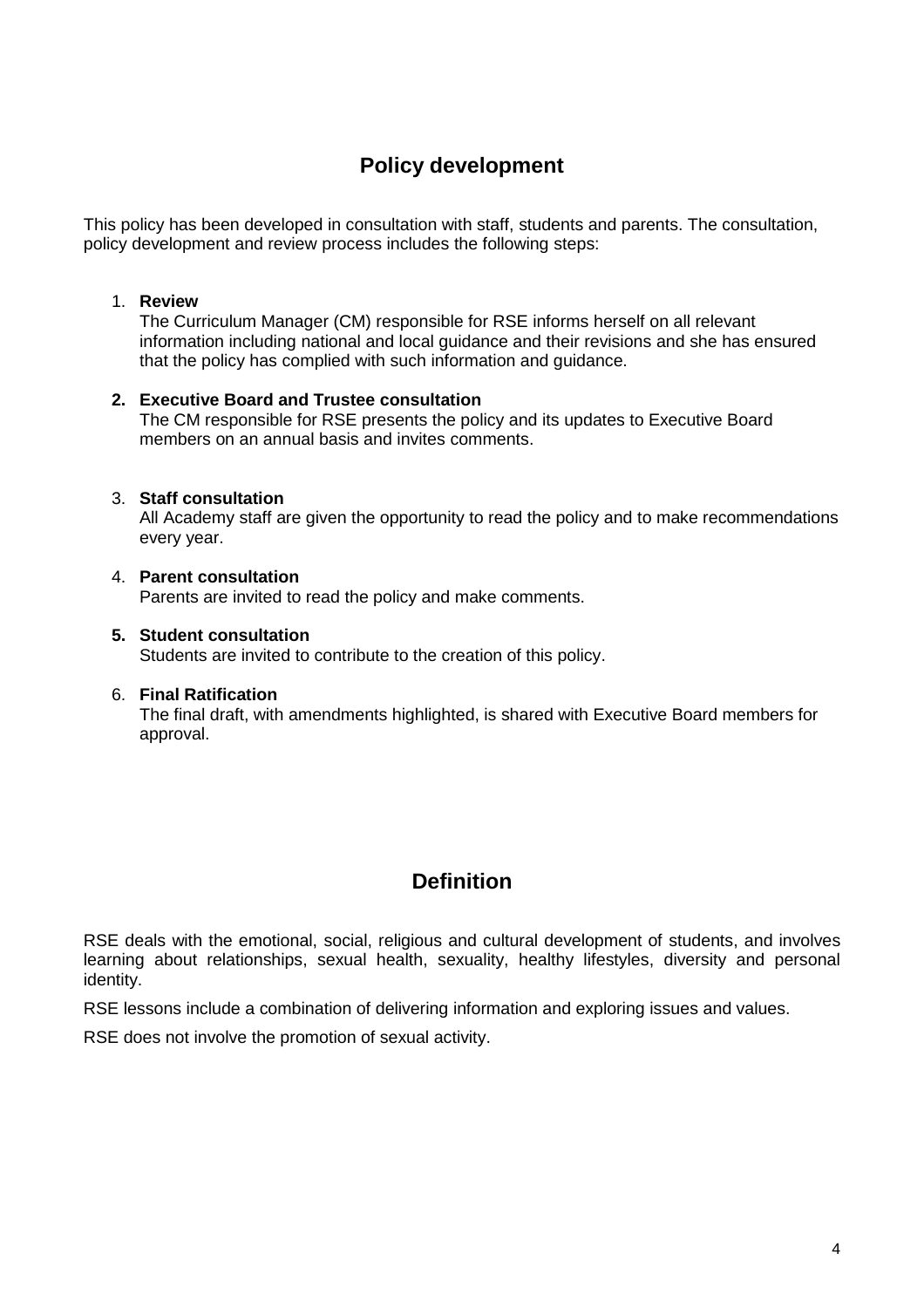# **Curriculum**

The RSE curriculum at ATA is set out in Appendix 1. This is not a rigid curriculum plan. It is subject to change to reflect issues staff may need to treat over the course of an academic year.

The curriculum has been created in consultation with parents, students staff and governors, and by taking into account the age, needs and feelings of students. If students ask questions of staff outside the scope of this policy, staff will try to respond in an appropriate manner which helps students to be better informed and discourages them from seeking answers on line.

For more information about our curriculum, see our curriculum map in Appendix 1.

# **Delivery of RSE**

RSE is delivered through the Drama (Year 7 and 8), Religious Studies (Year 7 and 8) and Citizenship, Personal, Social and Economic Education (CPSE) (Year 9, Year 10 and Year 11) curricula. Biological aspects of RSE are taught in the Science curriculum. Other curriculum subjects may also cover aspects of RSE; for example, students may be exposed to issues with relationships, sex and sexuality in ICT, English, French, Religious Studies and Drama.

Students may also receive stand-alone sex education sessions delivered by a trained health professional.

RSE at the Academy focuses on giving young people the information they need to help them develop healthy, nurturing relationships of all kinds, including:

- Families
- Respectful relationships, including friendships
- Online and media
- Being safe
- Intimate and sexual relationships, including sexual health

For more information about our RSE curriculum, see Appendices 1 and 2.

The Academy is committed to ensuring that the RSE curriculum and its delivery is inclusive; taking care to ensure that there is no stigmatisation of children based on their home circumstances (families can include single parent families, LGBTQ+ parents, families headed by grandparents, adoptive parents, foster parents/carers, civil partnerships amongst other structures). Moreover, it reflects sensitively that some children may have a different structure of support around them (for example: looked after children or young carers).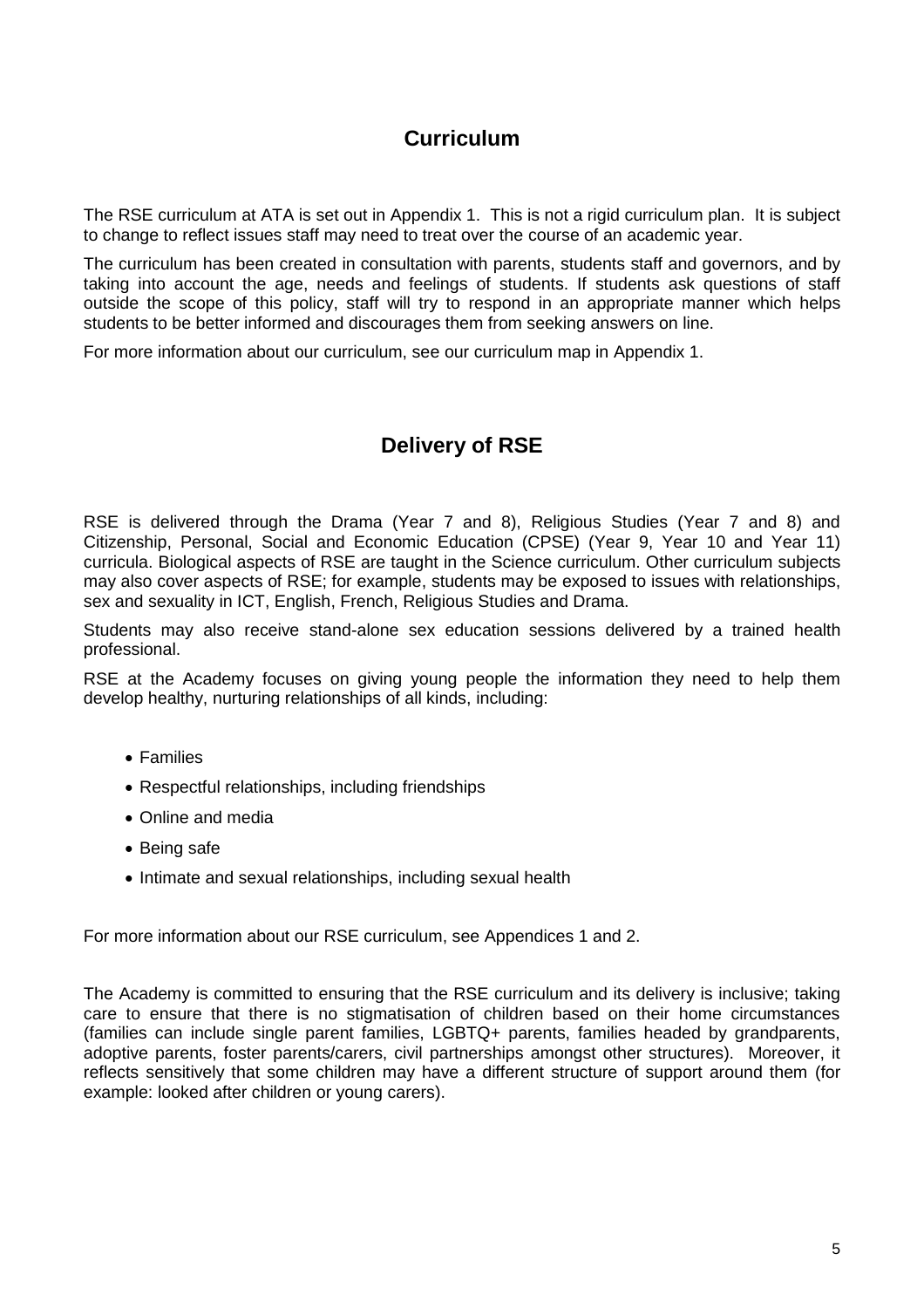For every young person to be prepared for life in modern Britain, it's vital that the Academy's curriculum reflects the full diversity of the world in which they live. When students are supported to understand diversity and celebrate difference, they can develop accepting attitudes towards those who are different from them, and feel proud of the things that make them different themselves. When teaching RSE at ATA, teachers deal honestly and sensitively with sexual orientation and gender identity, answer appropriate questions and offer support. The curriculum is designed to be inclusive of students who are LGBTQ+; to ensure that these students are supported and that they see their lives and identities reflected in what they learn.

There is no direct promotion of any sexual orientation.

The Academy recognises that it has a duty of care, to ensure that students with special educational needs and learning difficulties are included in sex and relationship education.

# **Roles and responsibilities**

## **The Executive Board**

The Executive Board will approve the RSE policy and hold the Principal to account for its correct implementation.

## **The Principal**

The Principal is responsible for ensuring that RSE is delivered to all students across the Academy and for managing requests to withdraw students from non-science components of RSE. Students are required to learn about human reproduction in Biology.

## **Staff**

Staff are responsible for:

- Delivering RSE in a sensitive way
- Modelling positive attitudes to RSE
- Monitoring progress
- Responding to the needs of individual students
- Responding appropriately to students whose parents wish them to be withdrawn from the non-science components of RSE

Staff do not have the right to opt out of teaching RSE. Staff who have concerns about teaching RSE are encouraged to discuss this with the Principal, or his delegated Deputy Principal. Appropriate training will be provided for all staff teaching CPSE.

An updated list of teaching staff for CPSE can be found at: <https://www.atacademy.org.uk/page/?title=Teaching+Staff&pid=176>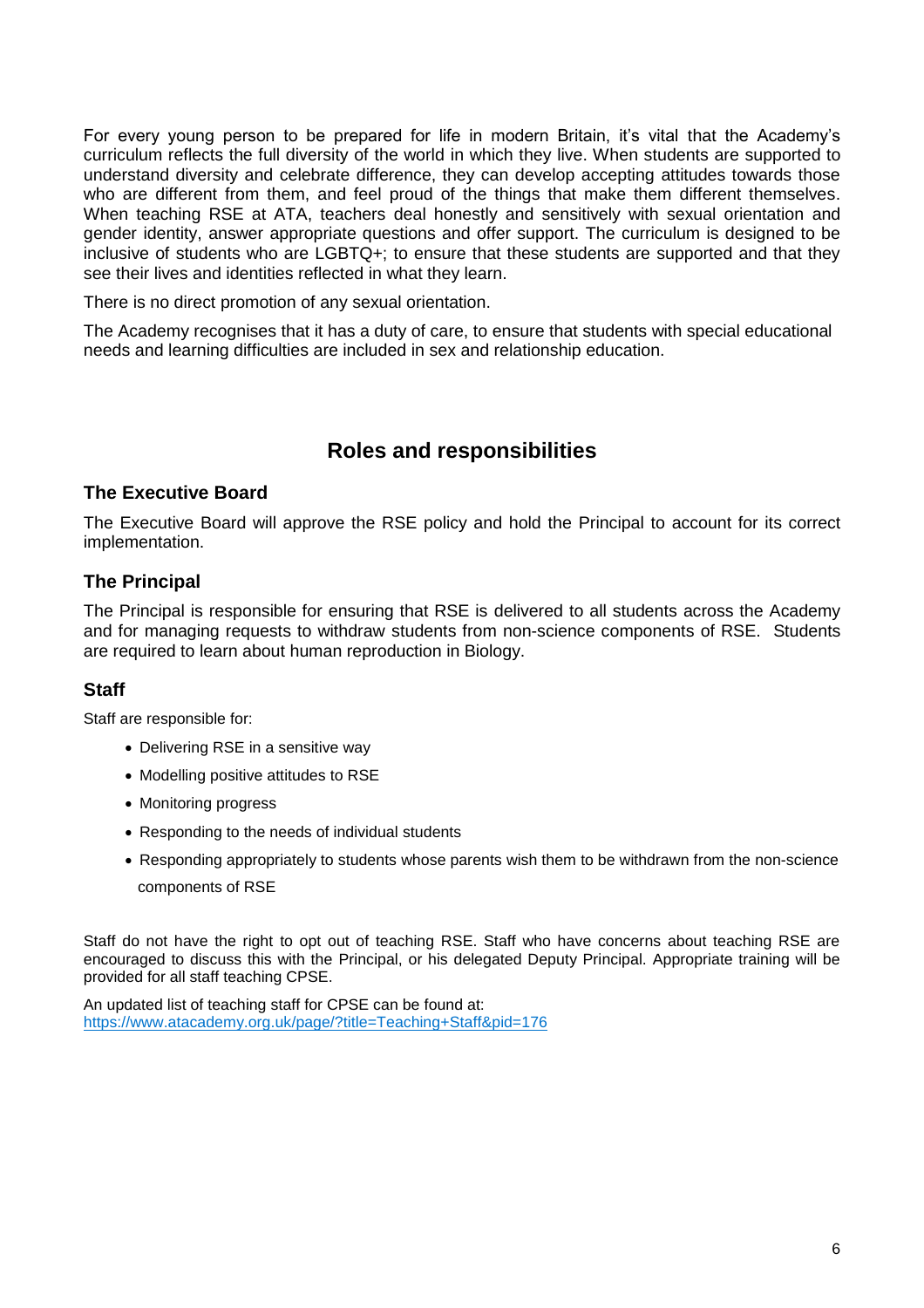## **Students**

Students are expected to engage fully in RSE and, when discussing issues related to RSE, treat others with respect and sensitivity.

## **Parents' right to withdraw**

Parents have the right to withdraw their children from receiving the non-science components of sex education in RSE up to and until 3 terms before the child turns 16. After this point, if the child wishes to receive sex education rather than being withdrawn, the Academy will arrange this.

Requests for withdrawal should be put in writing using the form found in Appendix 3 of this policy and addressed to the Principal.

A copy of withdrawal requests will be placed in the student's record on our student database (SIMS). The Principal, or his delegated Deputy Principal, will discuss the request with parents and take appropriate action.

Alternative work will be given to students who are withdrawn from sex education lessons.

# **Training**

Staff are trained on the delivery of RSE before they begin teaching the subject at the Academy and on-going training is included in our continuing professional development programme.

The Principal will also invite visitors to the Academy, such as school nurses or sexual health professionals, to provide support and training to staff teaching RSE, where appropriate.

# **Monitoring arrangements**

The delivery of RSE is monitored by the CM for CPSE, and the member of the Leadership Group responsible for the subject, through:

- On-going curriculum review
- Planning scrutiny
- Learning walks
- The Academy strategic review process

Students' development in RSE is monitored by class teachers as part of our internal formal and informal assessment systems.

This policy will be reviewed by the CM for CPSE, annually. At every review, any significant changes in policy will be approved by the Principal and by the Executive Board.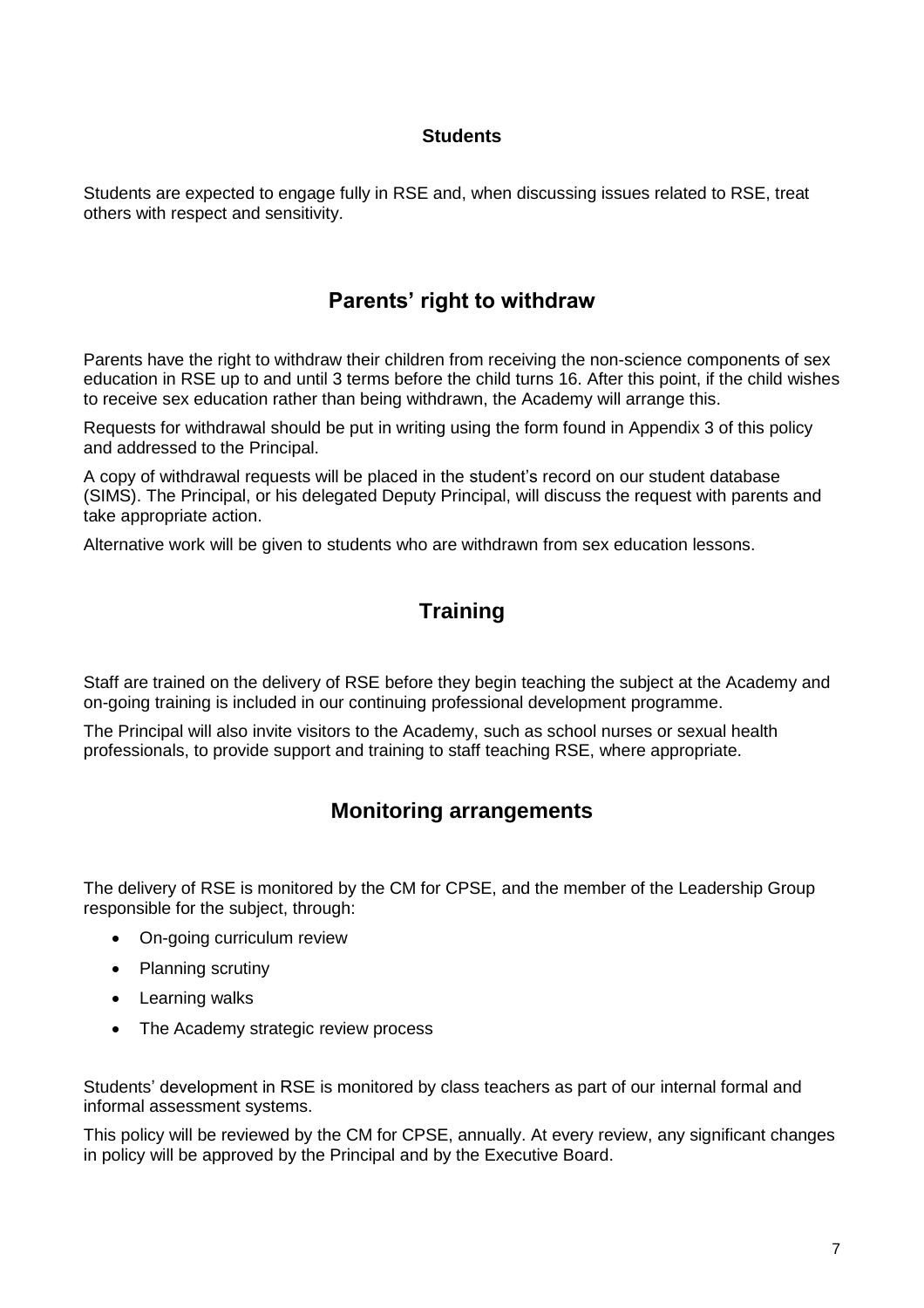## **Appendix 1: Curriculum map**

| <b>Term</b>    | <b>Y7</b>                                                                  | Y8                                                                  | <b>Y9</b>                                                                                         | <b>Y10</b>                                                                               | <b>Y11</b>                                                     |
|----------------|----------------------------------------------------------------------------|---------------------------------------------------------------------|---------------------------------------------------------------------------------------------------|------------------------------------------------------------------------------------------|----------------------------------------------------------------|
|                | Health and wellbeing:                                                      | Sikhism                                                             | Health and wellbeing:                                                                             | Health and wellbeing:                                                                    | Relationships:                                                 |
| 7 Weeks        | Mental, emotional and<br>physical health.                                  |                                                                     | Social media, mental and<br>physical health                                                       | Self-concept, mental health<br>and emotional wellbeing                                   | Sexual relationships,<br>contraception and                     |
|                | Puberty and transition to<br>secondary school.                             |                                                                     |                                                                                                   |                                                                                          | parenthood                                                     |
| $\overline{2}$ | Hinduism                                                                   | Living in the wider world:                                          | Relationships:                                                                                    | Relationships:                                                                           | Health, wellbeing and living in                                |
| 6 weeks        |                                                                            | Preparing for the working                                           | The importance of equality                                                                        | Positive relationships and                                                               | the wider world:                                               |
|                |                                                                            | world, making good<br>financial choices and<br>staying safe online. | and non -discrimination                                                                           | relationship values. Forming<br>and maintaining respectful<br>relationships and consent. | Mental and physical health in<br>Y11 and being a good citizen. |
|                |                                                                            |                                                                     |                                                                                                   |                                                                                          |                                                                |
| $\mathbf{3}$   | Relationships:                                                             | Islam                                                               | Relationships:                                                                                    | Living in the wider world:                                                               | Living in the wider world and                                  |
| 6 weeks        | Forming and maintaining                                                    |                                                                     | The importance of equality                                                                        | Learning skills, choices and<br>pathways, work and careers.                              | health and wellbeing:                                          |
|                | positive relationships.<br>Dealing with loss and the<br>value of equality. |                                                                     | and non -discrimination                                                                           |                                                                                          | What comes next? Making<br>wise choices after Y11.             |
| 4A             | Judaism                                                                    | Citizenship:                                                        | Living in the wider world:                                                                        | Relationships:                                                                           |                                                                |
| 5 weeks        |                                                                            | Politics, government and<br>law-making.                             | Banking, saving and<br>consumer rights.                                                           | Online and offline<br>relationships.                                                     |                                                                |
|                |                                                                            |                                                                     | Global and local issues:<br>children's rights and<br>poverty.                                     |                                                                                          |                                                                |
| 4B             | Living in the wider world:                                                 | Christianity                                                        | Health and wellbeing:                                                                             | Relationships:                                                                           |                                                                |
| 6 weeks        | The dangers and<br>opportunities of the internet                           |                                                                     | Health related decisions,<br>drugs, alcohol and tobacco,<br>managing risks and<br>personal safety | Responsible relationships;<br>avoiding negative<br>relationships                         |                                                                |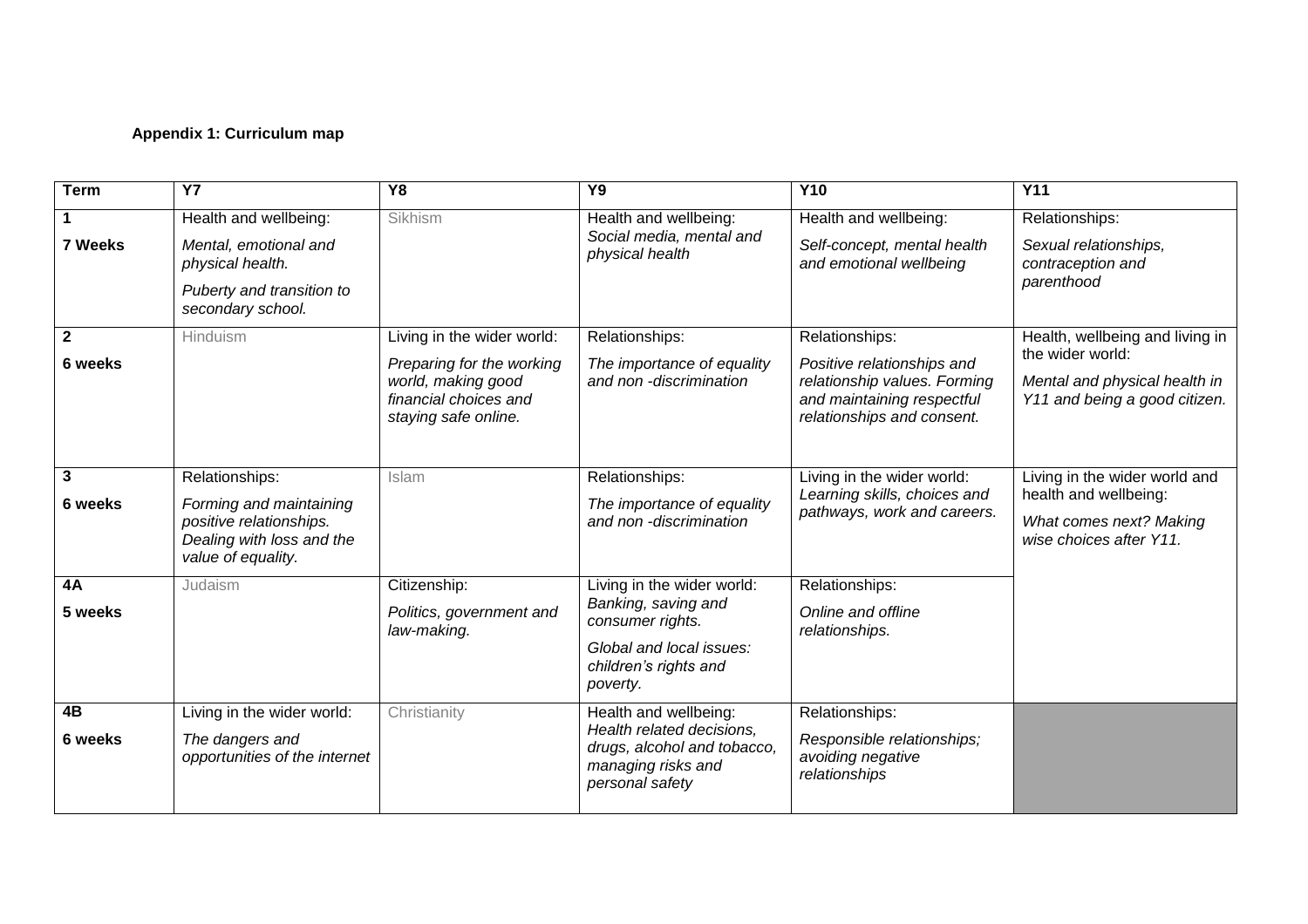| 6 weeks | <b>Buddhism</b> | Relationships, Health and<br>Wellbeing:<br>Staying safe in<br>relationships, the role of<br>the family, the negative | Health and Wellbeing:<br>Health related decisions,<br>drugs, alcohol and tobacco,<br>managing risks and<br>personal safety | Living in the wider world:<br>The online world, media and<br>politics |  |
|---------|-----------------|----------------------------------------------------------------------------------------------------------------------|----------------------------------------------------------------------------------------------------------------------------|-----------------------------------------------------------------------|--|
|         |                 | impact of gangs.                                                                                                     |                                                                                                                            |                                                                       |  |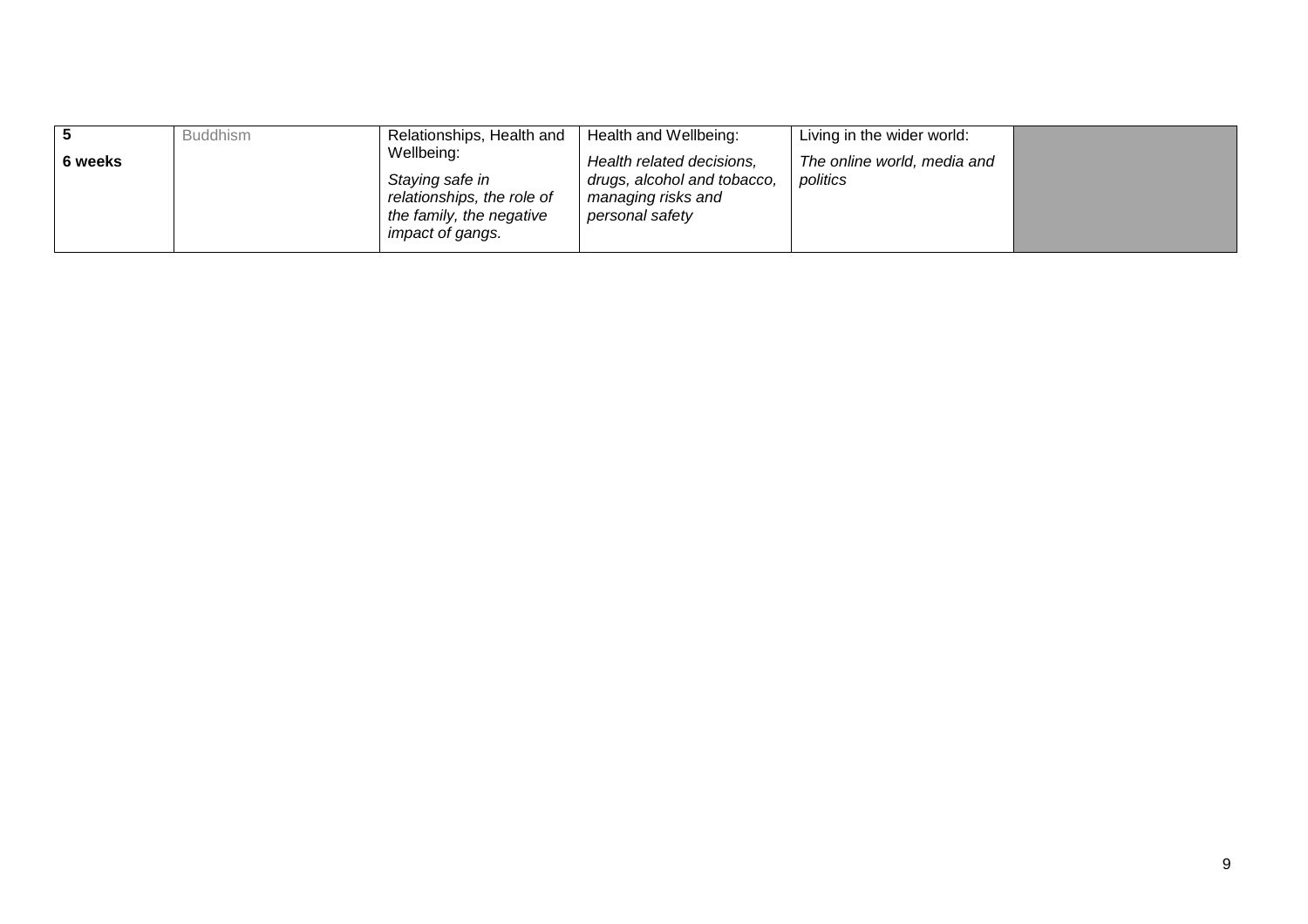| <b>TOPIC</b>                              | <b>STUDENTS SHOULD KNOW</b>                                                                                                                                                                                                                                                                                                               |  |  |  |
|-------------------------------------------|-------------------------------------------------------------------------------------------------------------------------------------------------------------------------------------------------------------------------------------------------------------------------------------------------------------------------------------------|--|--|--|
| Families                                  | That there are different types of committed, stable relationships<br>$\bullet$                                                                                                                                                                                                                                                            |  |  |  |
|                                           | How these relationships might contribute to human happiness and their importance for bringing up children<br>$\bullet$                                                                                                                                                                                                                    |  |  |  |
|                                           | What marriage is, including its legal status e.g. that marriage carries legal rights and protections not available to couples who are<br>$\bullet$<br>cohabiting or who have married, for example, in an unregistered religious ceremony                                                                                                  |  |  |  |
|                                           | Why marriage is an important relationship choice for many couples and why it must be freely entered into<br>$\bullet$                                                                                                                                                                                                                     |  |  |  |
|                                           | The characteristics and legal status of other types of long-term relationships<br>$\bullet$                                                                                                                                                                                                                                               |  |  |  |
|                                           | The roles and responsibilities of parents with respect to raising of children, including the characteristics of successful parenting<br>$\bullet$                                                                                                                                                                                         |  |  |  |
|                                           | How to: determine whether other children, adults or sources of information are trustworthy: judge when a family, friend, intimate or<br>other relationship is unsafe (and to recognise this in others' relationships); and, how to seek help or advice, including reporting concerns<br>about others, if needed                           |  |  |  |
| Respectful<br>relationships,<br>including | The characteristics of positive and healthy friendships (in all contexts, including online) including: trust, respect, honesty, kindness,<br>$\bullet$<br>generosity, boundaries, privacy, consent and the management of conflict, reconciliation and ending relationships. This includes different<br>(non-sexual) types of relationship |  |  |  |
| friendships                               | Practical steps they can take in a range of different contexts to improve or support respectful relationships<br>$\bullet$                                                                                                                                                                                                                |  |  |  |
|                                           | How stereotypes, in particular stereotypes based on sex, gender, race, religion, sexual orientation or disability, can cause damage<br>$\bullet$<br>(e.g. how they might normalise non-consensual behaviour or encourage prejudice)                                                                                                       |  |  |  |
|                                           | That in the Academy and in wider society they can expect to be treated with respect by others, and that in turn they should show<br>$\bullet$<br>due respect to others, including people in positions of authority and due tolerance of other people's beliefs                                                                            |  |  |  |
|                                           | About different types of bullying (including cyberbullying), the impact of bullying, responsibilities of bystanders to report bullying and<br>how and where to get help                                                                                                                                                                   |  |  |  |
|                                           | That some types of behaviour within relationships are criminal, including violent behaviour and coercive control<br>$\bullet$                                                                                                                                                                                                             |  |  |  |
|                                           | What constitutes sexual harassment and sexual violence and why these are always unacceptable<br>$\bullet$                                                                                                                                                                                                                                 |  |  |  |
|                                           | The legal rights and responsibilities regarding equality (particularly with reference to the protected characteristics as defined in the<br>Equality Act 2010) and that everyone is unique and equal                                                                                                                                      |  |  |  |

# **Appendix 2: By the end of secondary school students should know**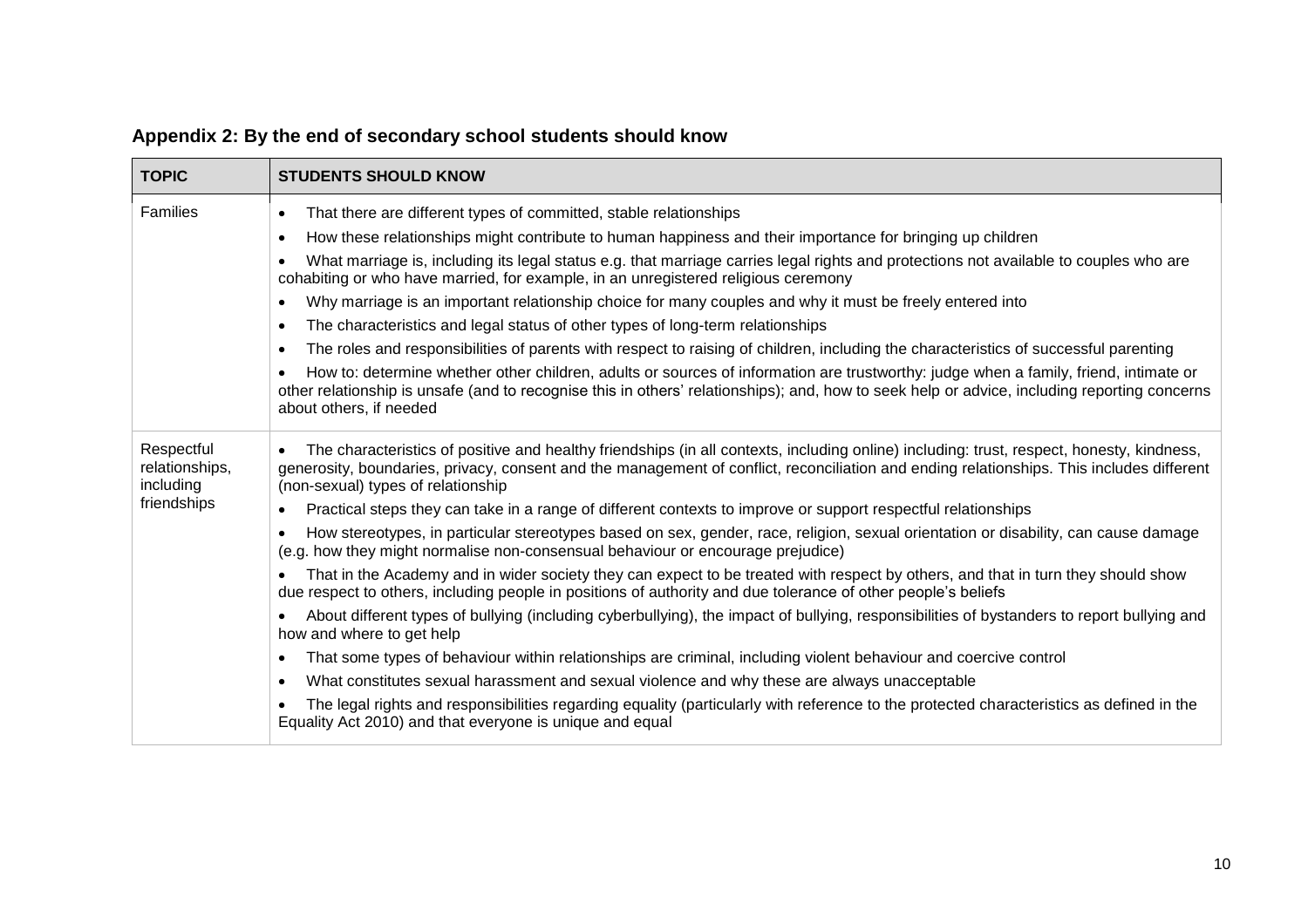| <b>TOPIC</b>        | <b>STUDENTS SHOULD KNOW</b>                                                                                                                                                                                                                                        |
|---------------------|--------------------------------------------------------------------------------------------------------------------------------------------------------------------------------------------------------------------------------------------------------------------|
| Online and<br>media | Their rights, responsibilities and opportunities online, including that the same expectations of behaviour apply in all contexts,<br>including online                                                                                                              |
|                     | About online risks, including that any material someone provides to another has the potential to be shared online and the difficulty of<br>$\bullet$<br>removing potentially compromising material placed online                                                   |
|                     | Not to provide material to others that they would not want shared further and not to share personal material which is sent to them<br>$\bullet$                                                                                                                    |
|                     | What to do and where to get support to report material or manage issues online<br>$\bullet$                                                                                                                                                                        |
|                     | The impact of viewing harmful content<br>$\bullet$                                                                                                                                                                                                                 |
|                     | That specifically sexually explicit material e.g. pornography presents a distorted picture of sexual behaviours, can damage the way<br>people see themselves in relation to others and negatively affect how they behave towards sexual partners                   |
|                     | That sharing and viewing indecent images of children (including those created by children) is a criminal offence which carries<br>severe penalties including jail                                                                                                  |
|                     | How information and data is generated, collected, shared and used online<br>$\bullet$                                                                                                                                                                              |
| Being safe          | The concepts of, and laws relating to, sexual consent, sexual exploitation, abuse, grooming, coercion, harassment, rape, domestic<br>$\bullet$<br>abuse, forced marriage, honour-based violence and FGM, and how these can affect current and future relationships |
|                     | How people can actively communicate and recognise consent from others, including sexual consent, and how and when consent<br>can be withdrawn (in all contexts, including online)                                                                                  |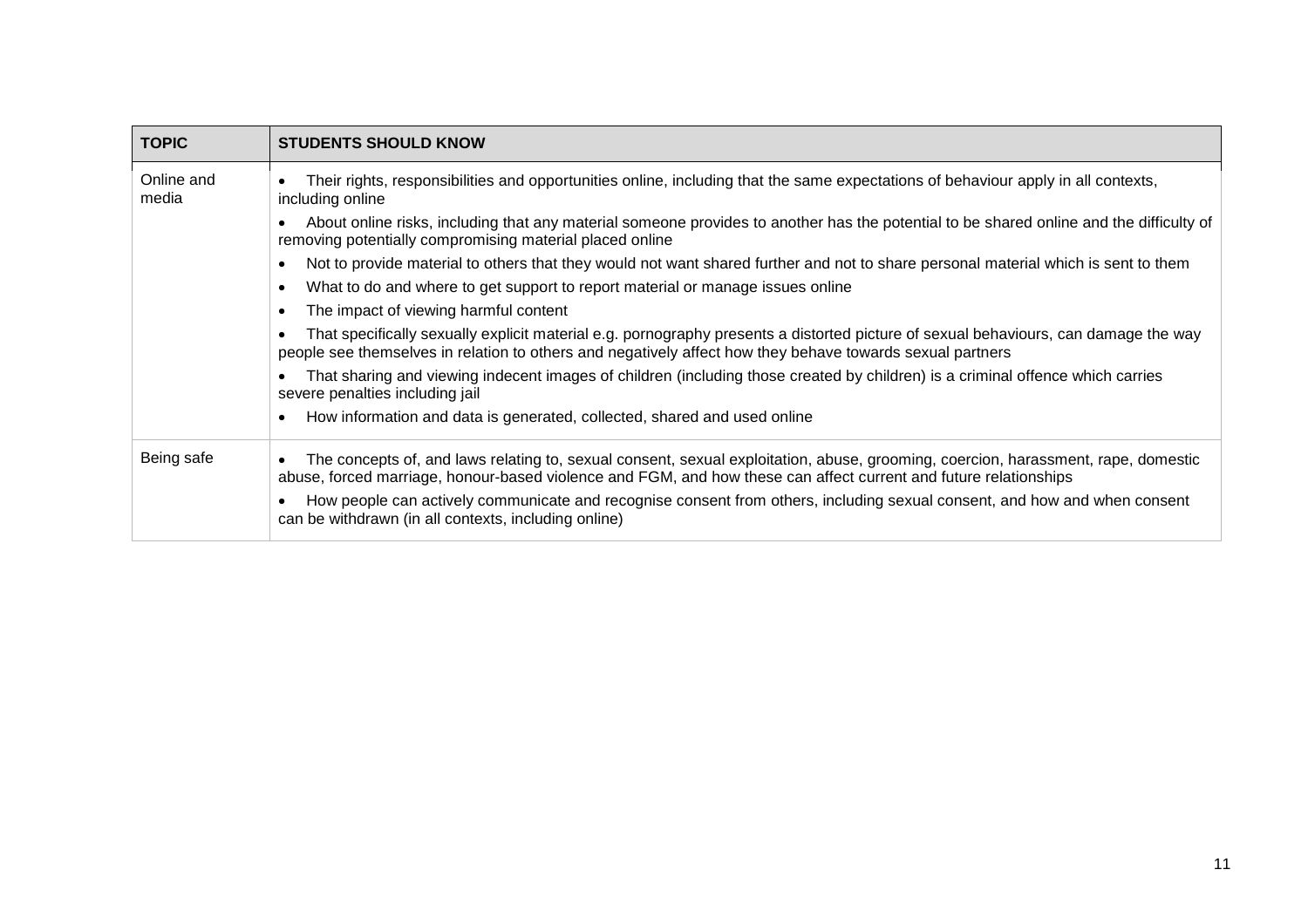| <b>TOPIC</b>                                                           | <b>STUDENTS SHOULD KNOW</b>                                                                                                                                                                                                     |  |  |  |
|------------------------------------------------------------------------|---------------------------------------------------------------------------------------------------------------------------------------------------------------------------------------------------------------------------------|--|--|--|
| Intimate and<br>sexual<br>relationships,<br>including sexual<br>health | How to recognise the characteristics and positive aspects of healthy one-to-one intimate relationships, which include mutual<br>$\bullet$<br>respect, consent, loyalty, trust, shared interests and outlook, sex and friendship |  |  |  |
|                                                                        | That all aspects of health can be affected by choices they make in sex and relationships, positively or negatively, e.g. physical,<br>emotional, mental, sexual and reproductive health and wellbeing                           |  |  |  |
|                                                                        | The facts about reproductive health, including fertility and the potential impact of lifestyle on fertility for men and women<br>$\bullet$                                                                                      |  |  |  |
|                                                                        | That there are a range of strategies for identifying and managing sexual pressure, including understanding peer pressure, resisting<br>pressure and not pressurising others                                                     |  |  |  |
|                                                                        | That they have a choice to delay sex or to enjoy intimacy without sexual intercourse<br>$\bullet$                                                                                                                               |  |  |  |
|                                                                        | The facts about the full range of contraceptive choices, efficacy and options available<br>$\bullet$                                                                                                                            |  |  |  |
|                                                                        | The facts around pregnancy including miscarriage<br>$\bullet$                                                                                                                                                                   |  |  |  |
|                                                                        | That there are choices in relation to pregnancy (with medically and legally accurate, impartial information on all options, including<br>keeping the baby, adoption, abortion and where to get further help).                   |  |  |  |
|                                                                        | How the different sexually transmitted infections (STIs), including HIV/AIDs, are transmitted, how risk can be reduced through safer<br>sex (including through condom use) and the importance of and facts about testing        |  |  |  |
|                                                                        | About the prevalence of some STIs, the impact they can have on those who contract them and key facts about treatment<br>$\bullet$                                                                                               |  |  |  |
|                                                                        | How the use of alcohol and drugs can lead to risky sexual behaviour<br>$\bullet$                                                                                                                                                |  |  |  |
|                                                                        | How to get further advice, including how and where to access confidential sexual and reproductive health advice and treatment<br>$\bullet$                                                                                      |  |  |  |